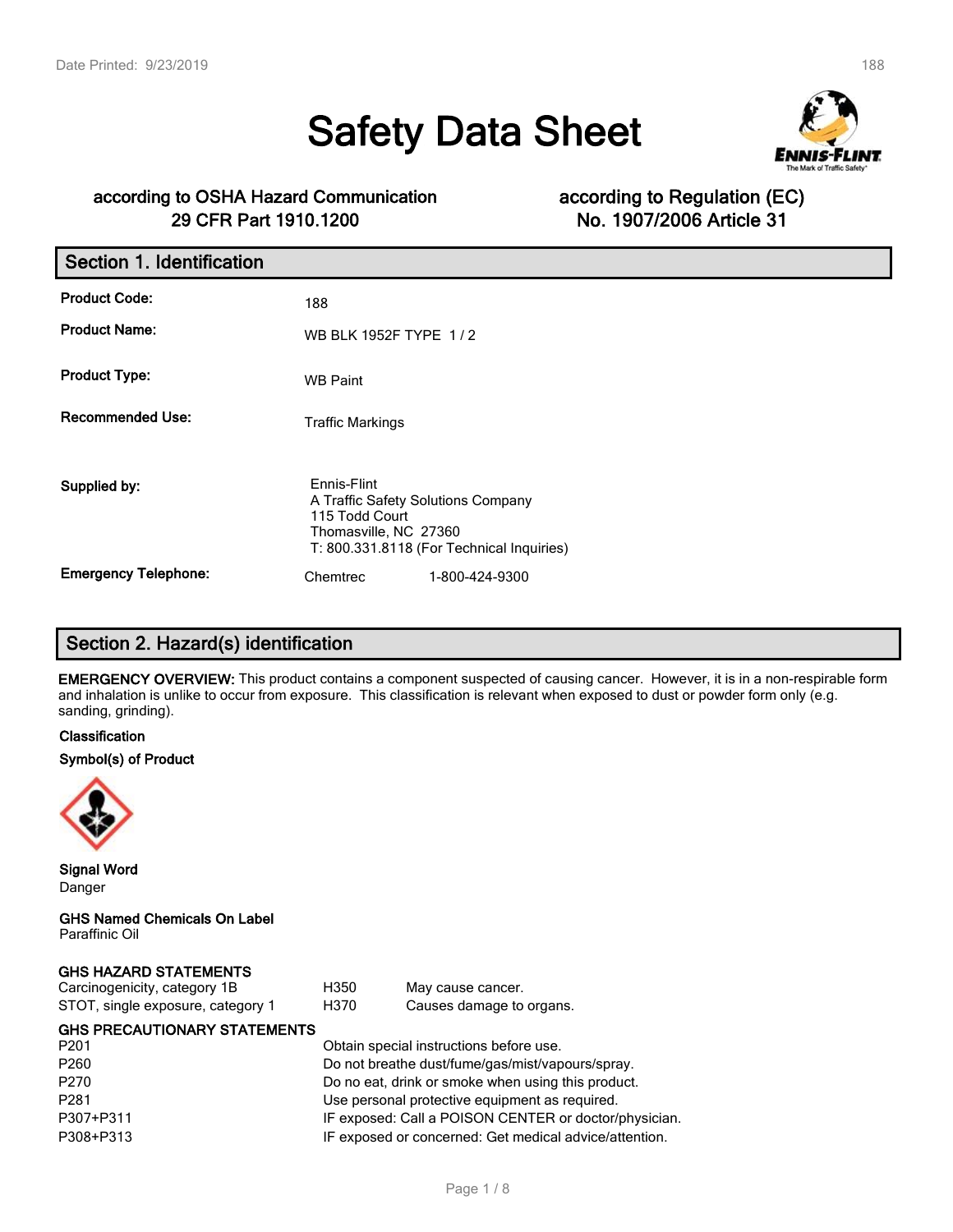### **Section 3. Composition/Information on ingredients**

| <b>Chemical Name</b>                                            | CAS-No.    | <u>Wt. %</u>      | <b>GHS Symbols</b>    | <b>GHS Statements</b> |
|-----------------------------------------------------------------|------------|-------------------|-----------------------|-----------------------|
| Calcium Carbonate                                               | 1317-65-3  | 50-75             |                       |                       |
| Methanol                                                        | 67-56-1    | < 5.0             | GHS02-GHS08           | H <sub>225</sub> -370 |
| Crystalline Silica, Quartz                                      | 14808-60-7 | $1.0 - 2.5$       |                       |                       |
| Carbon Black                                                    | 1333-86-4  | $0.1 - 1.0$       |                       |                       |
| Paraffinic Oil                                                  | 64742-65-0 | $0.1 - 1.0$       | GHS08                 | H350                  |
| Ammonium hydroxide                                              | 1336-21-6  | $0.1 - 1.0$       | GHS05-GHS07           | H302-314-335          |
| Petroleum distillates, solvent dewaxed lightparaffini64742-56-9 |            | < 0.1             | GHS08                 | H350                  |
|                                                                 |            |                   |                       |                       |
| <b>Chemical Name</b>                                            | CAS-No.    | <b>EINECS No.</b> | <b>REACH Reg No.</b>  | <b>M-Factors</b>      |
| Calcium Carbonate                                               | 1317-65-3  | 215-279-6         | not available         | 0                     |
| Methanol                                                        | 67-56-1    | 200-659-6         | 01-2119433307-44-XXXX | 0                     |
| Crystalline Silica, Quartz                                      | 14808-60-7 | 238-878-4         | not available         | 0                     |
| Carbon Black                                                    | 1333-86-4  | 215-609-9         | not available         | 0                     |
| Paraffinic Oil                                                  | 64742-65-0 | 265-169-7         | not available         | 0                     |
| Ammonium hydroxide                                              | 1336-21-6  | 215-647-6         | not available         | 0                     |
| Petroleum distillates, solvent dewaxed<br>lightparaffinic       | 64742-56-9 | 265-159-2         | not available         | 0                     |

The text for GHS Hazard Statements shown above (if any) is given in the "Other information" Section.

### **Section 4. First-aid measures**



**FIRST AID - INHALATION:** Move to fresh air. Consult a physician if symptoms persist.

**FIRST AID - SKIN CONTACT:** Wash affected area immediately with soap and plenty of water. Remove contaminated clothing and launder before reuse. Consult a physician if symptoms persist.

**FIRST AID - EYE CONTACT:** Rinse immediately with plenty of water, also under the eyelids, for at least 15 minutes. Consult a physician if symptoms persist.

**FIRST AID - INGESTION:** Do NOT induce vomiting. If conscious, rinse mouth and drink plenty of water. Never give anything by mouth to an unconscious person. Consult a physician.

#### **Section 5. Fire-fighting measures**

**UNUSUAL FIRE AND EXPLOSION HAZARDS:** None expected.

**SPECIAL FIREFIGHTING PROCEDURES:** As in any fire, wear self-contained breathing apparatus pressure-demand, MSHA/NIOSH (approved or equivalent) and full protective gear.

**EXTINGUISHING MEDIA:** Alcohol Foam, Carbon Dioxide, Dry Chemical, Foam, Water Fog

#### **Section 6. Accidental release measures**

**ENVIRONMENTAL PRECAUTIONS:** Avoid release to the environment. For larger spills, cover drains and build dikes to prevent entry into sewer systems or bodies of water.

**STEPS TO BE TAKEN IN CASE MATERIAL IS RELEASED OR SPILLED:** Use personal protective equipment. Ensure adequate ventilation. Dike far ahead of liquid spill for later disposal. Soak up with inert absorbent material. Take up mechanically. Keep in suitable and closed containers for disposal.

#### **Section 7. Handling and storage**



**HANDLING:** Ensure adequate ventilation. Avoid breathing vapor, mists or dust. Avoid contact with eyes, skin, and clothing. Wear appropriate personal protective equipment. Wash contaminated clothing before reuse. Do not eat, drink or smoke when using this product. Wash thoroughly after handling. Observe good industrial hygiene practices. Avoid dust formation.

**STORAGE:** Keep container tightly closed in a dry and well-ventilated place. Keep in properly labeled containers.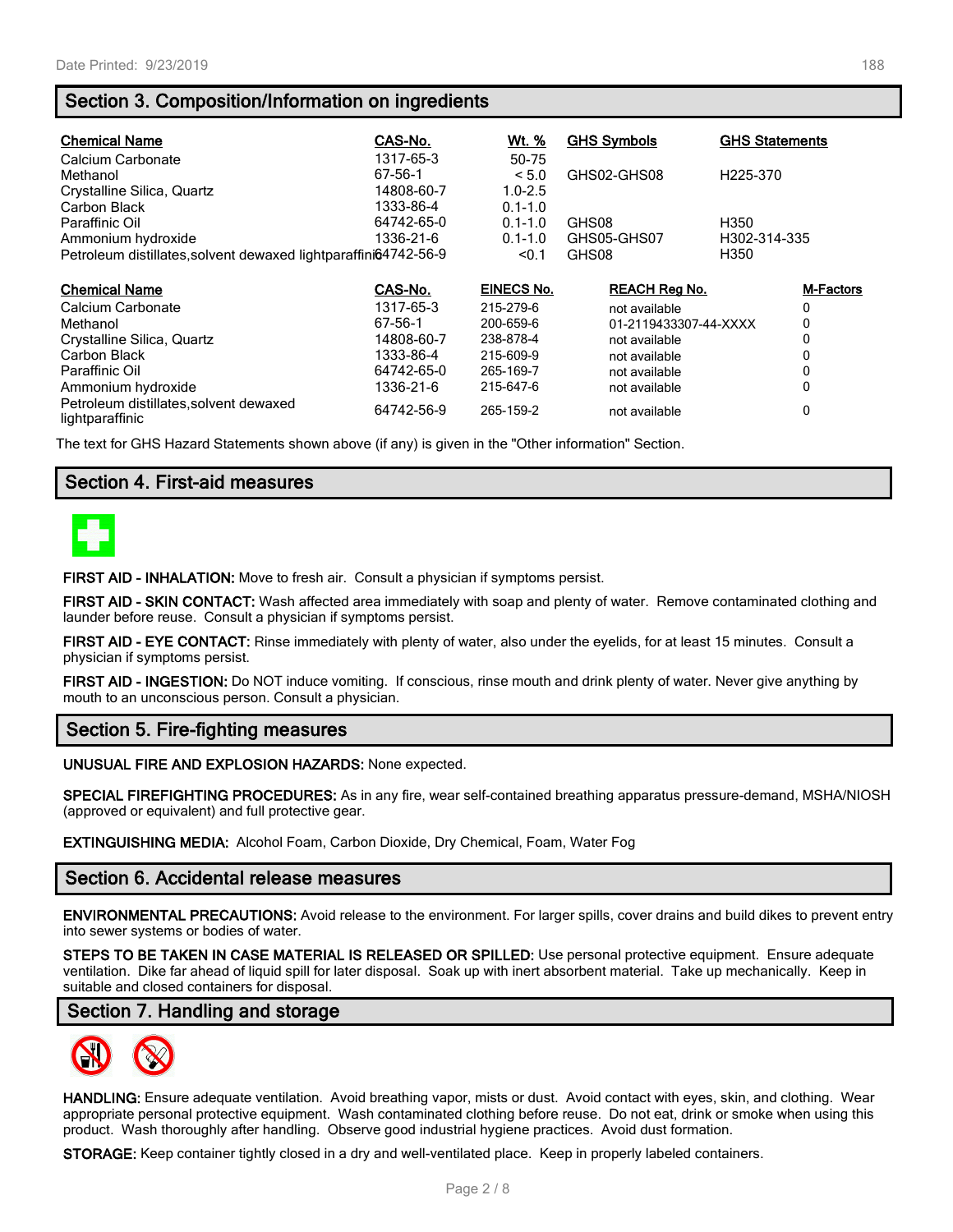| <b>Ingredients with Occupational Exposure Limits</b> |                         |                       |                        |                         |  |
|------------------------------------------------------|-------------------------|-----------------------|------------------------|-------------------------|--|
| <b>Chemical Name</b>                                 | <b>ACGIH TLV-TWA</b>    | <b>ACGIH-TLV STEL</b> | <b>OSHA PEL-TWA</b>    | <b>OSHA PEL-CEILING</b> |  |
| Calcium Carbonate                                    |                         |                       | $15 \text{ mg/m}$      |                         |  |
| Methanol                                             | $200$ ppm               | $250$ ppm             | 200 PPM                |                         |  |
| Crystalline Silica, Quartz                           | $0.025 \,\mathrm{mg/m}$ |                       | $0.05 \,\mathrm{mg/m}$ |                         |  |
| Carbon Black                                         | $3.5 \text{ mg/m}$      |                       | $3.5 \text{ mg/m}$     |                         |  |
| Paraffinic Oil                                       |                         |                       |                        |                         |  |
| Ammonium hydroxide                                   | 25 ppm                  | 35 ppm                |                        |                         |  |
| Petroleum distillates, solvent dewaxed               |                         |                       |                        |                         |  |
| Name                                                 | Percentage              | VME mg/m3             | VME ppm                | <b>OEL Nota</b>         |  |
| Methanol                                             | $1.0 - 2.5$             | 266                   | 200                    | 200 PPM                 |  |
| Carbon Black                                         | < 1.0                   | 3.5                   | 0                      | $3.5 \text{ mg/m}$      |  |

**Further Advice: MEL = Maximum Exposure Limit OES = Occupational Exposure Standard SUP = Supplier's Recommendation Sk = Skin Sensitizer N.E. = Not Established**

#### **Personal Protection**



**RESPIRATORY PROTECTION:** If exposure limits are exceeded or irritation is experienced, NIOSH/MSHA approved respiratory protection should be worn. Positive-pressure supplied air respirators may be required for high airborne contaminant concentrations. Respiratory protection must be provided in accordance with current local regulations.





**EYE PROTECTION:** Safety glasses with side-shields.



**OTHER PROTECTIVE EQUIPMENT:** Eyewash stations, safety showers, ventilation systems.



**HYGIENIC PRACTICES:** When using, do not eat, drink or smoke. Provide regular cleaning of equipment, work area and clothing. Wash hands before breaks and immediately after handling the product. Handle in accordance with good industrial hygiene and safety practice.

### **Section 9. Physical and chemical properties**

| Appearance:<br>Odor:<br>Density, g/cm3:<br>Freeze Point, °C:<br><b>Solubility in Water:</b><br>Decompostion Temp., °C: | <b>Black</b><br>Slight, Ammonia<br>1.661<br>ΝI<br>Insoluble<br>ΝI | <b>Physical State:</b><br><b>Odor Threshold:</b><br>pH:<br>Viscosity:<br>Partition Coefficient, n-octanol/<br>water: | Liguid<br>Not Established<br>ΝI<br>ΝI<br>NI |
|------------------------------------------------------------------------------------------------------------------------|-------------------------------------------------------------------|----------------------------------------------------------------------------------------------------------------------|---------------------------------------------|
| Boiling Point, °C:                                                                                                     | N.I.                                                              | <b>Explosive Limits, vol%:</b>                                                                                       | N.I.                                        |
| Combustibility:                                                                                                        | Does not Support Combustion                                       | Flash Point, °C:                                                                                                     | >94                                         |
| <b>Evaporation Rate:</b>                                                                                               | Slower than Diethyl Ether                                         | Auto-ignition Temp., °C:                                                                                             | ΝI                                          |
| <b>Vapor Density:</b>                                                                                                  | Heavier than air                                                  | <b>Vapor Pressure:</b>                                                                                               | ΝI                                          |

(See "Other information" Section for abbreviation legend)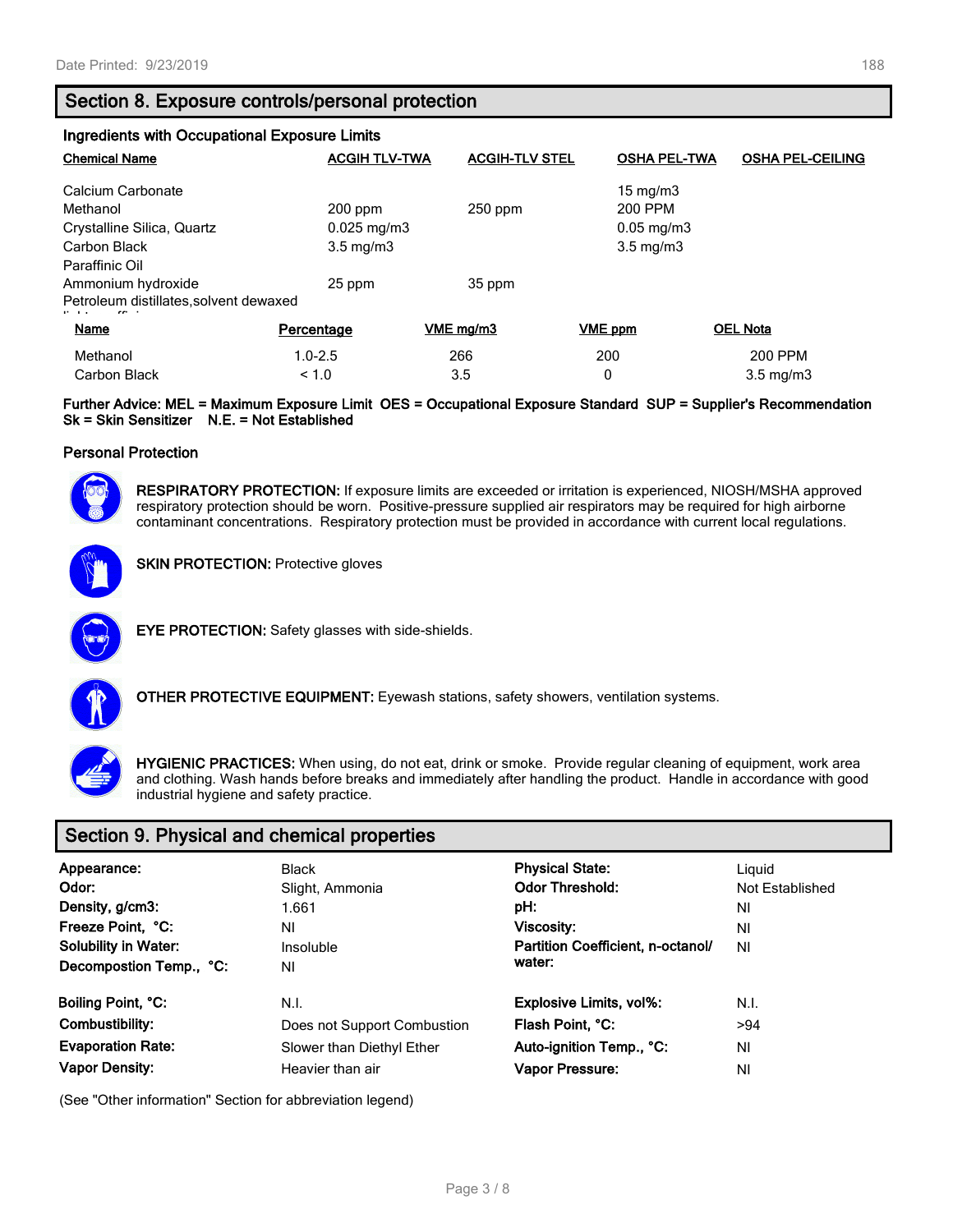#### **Section 10. Stability and reactivity**

**STABILITY:** Stable under recommended storage conditions.

**CONDITIONS TO AVOID:** Dust formation. Do not freeze.

**INCOMPATIBILITY:** None known based on information supplied.

**HAZARDOUS DECOMPOSITION PRODUCTS:** Carbon oxides. Nitrogen oxides.

**HAZARDOUS POLYMERIZATION:** Hazardous polymerization does not occur.

#### **Section 11. Toxicological information**



#### **Practical Experiences**

**EFFECT OF OVEREXPOSURE - INHALATION:** Inhalation may cause irritation to the respiratory tract (nose, mouth, mucous membranes). May cause central nervous system depression with nausea, headache, dizziness, vomiting, and incoordination. Sanding and grinding dust may be harmful if inhaled.

**EFFECT OF OVEREXPOSURE - SKIN CONTACT:** Direct skin contact may cause irritation.

**EFFECT OF OVEREXPOSURE - EYE CONTACT:** Direct eye contact may cause irritation.

**EFFECT OF OVEREXPOSURE - INGESTION:** Ingestion may cause irritation to mucous membranes. May cause gastrointestinal irritation, nausea, vomiting, and diarrhea. May cause gastrointestinal disturbances with dizziness and central nervous system depression.

**EFFECT OF OVEREXPOSURE - CHRONIC HAZARDS:** This product contains carbon black in a non-respirable form. Inhalation of carbon black is unlikely to occur from exposure to this product. Inhalation exposure to respirable levels of crystalline silica may cause respiratory impairment and lung damage. This product contains crystalline silica (quartz) in a non-respirable form. Inhalation of crystalline silica is unlikely to occur from exposure to this product. Crystalline silica (quartz) has been classified by the International Agency for Research on Cancer (IARC) as a known human carcinogen. Inhalation, ingestion, or skin absorption of methanol can cause blindness.

#### **Acute Toxicity Values**

**The acute effects of this product have not been tested. Data on individual components are tabulated below:**

| CAS-No.    | Name according to EEC                                     | Oral LD50        | Dermal LD50        | Gas LC50      |
|------------|-----------------------------------------------------------|------------------|--------------------|---------------|
| 1317-65-3  | Calcium Carbonate                                         | > 2000 mg/kg     | > 2000 mg/kg       | $>20001$ ppm  |
| 67-56-1    | Methanol                                                  | 6200 mg/kg Rat   | 15840 mg/kg Rabbit | 22500 ppm Rat |
| 14808-60-7 | Crystalline Silica, Quartz                                | >2000 mg/kg      | > 2000 mg/kg       | >20001 ppm    |
| 1333-86-4  | Carbon Black                                              | >15400 mg/kg Rat | N.I.               | $>20001$ ppm  |
| 64742-65-0 | Paraffinic Oil                                            | >15000 mg/kg Rat | > 2000 mg/kg       | $>20001$ ppm  |
| 1336-21-6  | Ammonium hydroxide                                        | 350 mg/kg Rat    | > 2000 mg/kg       | $>20001$ ppm  |
| 64742-56-9 | Petroleum distillates, solvent dewaxed<br>lightparaffinic | >5000 mg/kg Rat  | >5000 mg/kg Rabbit | N.I.          |

N.I. - No Information

### **Section 12. Ecological information**

**ECOLOGICAL INFORMATION:** The environmental impact of this product has not been fully investigated.

# **Further Ecological Information**

**Contains the following ingredients which are classified as water dangerous according to EEC directive No. 76/464/EEC in percentages > 1%.**

| CAS-No.    | Name according to EEC      | <b>Bio. Conc. Factor (BCF)</b> | Octanol-water par. Coeff (KOW) |
|------------|----------------------------|--------------------------------|--------------------------------|
| 67-56-1    | Methanol                   |                                | $-0.77$                        |
| 14808-60-7 | Crystalline Silica, Quartz | not available                  | not available                  |
| 1333-86-4  | Carbon Black               | not available                  | not available                  |
| 1336-21-6  | Ammonium hydroxide         | not available                  | not available                  |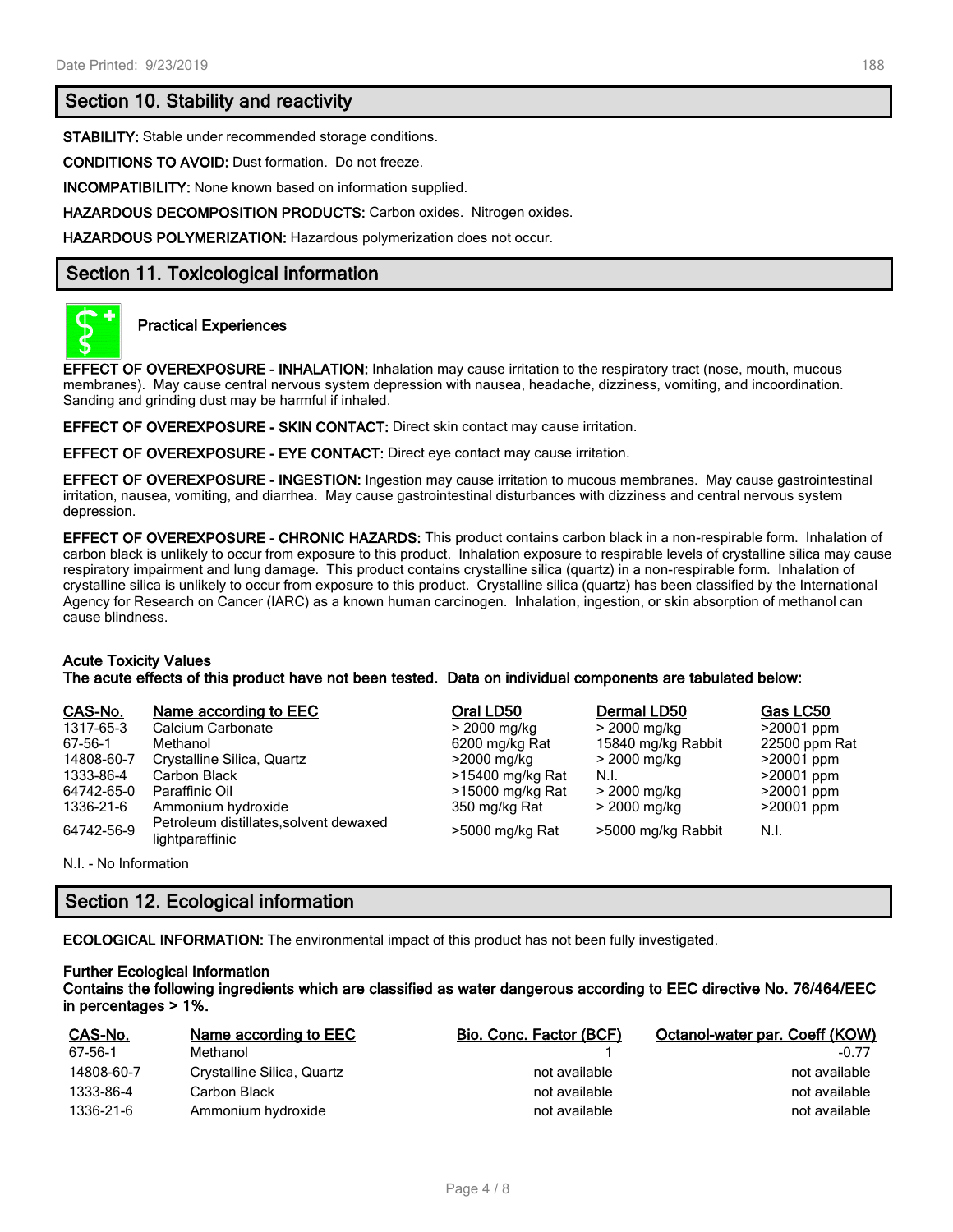#### **Section 13. Disposal considerations**



#### **Product**

**DISPOSAL METHOD:** This material, as supplied, is not a hazardous waste according to Federal regulations (40 CFR 261). Dispose of contents/ container in accordance with the local/regional/national/international regulations. Do not re-use empty containers.

#### **European Waste Code: 080112 waste pait/var.w/o.org. solv/DS**

#### **Uncleaned Packaging**

## **European Waste Code: 150110 packaging dangerous residuals**

#### **Section 14. Transport information**

#### **SPECIAL TRANSPORT PRECAUTIONS:** No Information

| <b>Road Transport</b>                      |                        |
|--------------------------------------------|------------------------|
| <b>UN Number:</b>                          | Not regulated          |
| <b>ADR/RID Class:</b>                      | Not regulated          |
| <b>Packing Group:</b>                      | No Information         |
| <b>Shipping Name:</b>                      | Not regulated          |
| <b>Primary Shipping Hazard:</b>            | No Information         |
| <b>Road Tunnel Transport Code:</b>         | Not regulated          |
| <b>Sea Transport</b>                       |                        |
| UN Number:                                 | Not regulated          |
| <b>IMDG/GGVSee Class:</b>                  | Not regulated          |
| EmS-No:                                    | Not regulated          |
| <b>Packing Group:</b>                      | No Information         |
| <b>Shipping Name:</b>                      | Not regulated          |
| <b>Primary Shipping Hazard:</b>            | No Information         |
| <b>Marine Pollutant:</b>                   | Not A Marine Pollutant |
| <b>Shipping Hazard (Marine Pollutant):</b> | No Information         |
| Air Transport                              |                        |
| <b>UN Number:</b>                          | Not regulated          |
| <b>ICAO/IATA Class:</b>                    | Not regulated          |
| <b>Packing Group:</b>                      | No Information         |
| <b>Shipping Name:</b>                      | Not regulated          |
| <b>Primary Shipping Hazard:</b>            | No Information         |

#### **Section 15. Regulatory information**

#### **U.S. Federal Regulations:**

#### **CERCLA - SARA Hazard Category**

This product has been reviewed according to the EPA 'Hazard Categories' promulgated under Sections 311 and 312 of the Superfund Amendment and Reauthorization Act of 1986 (SARA Title III) and is considered, under applicable definitions, to meet the following categories:

Carcinogenicity, Specific target organ toxicity (single or repeated exposure)

#### **SARA SECTION 313:**

This product contains the following substances subject to the reporting requirements of Section 313 of Title III of the Superfund Amendment and Reauthorization Act of 1986 and 40 CFR part 372:

#### **Chemical Name CAS-No.**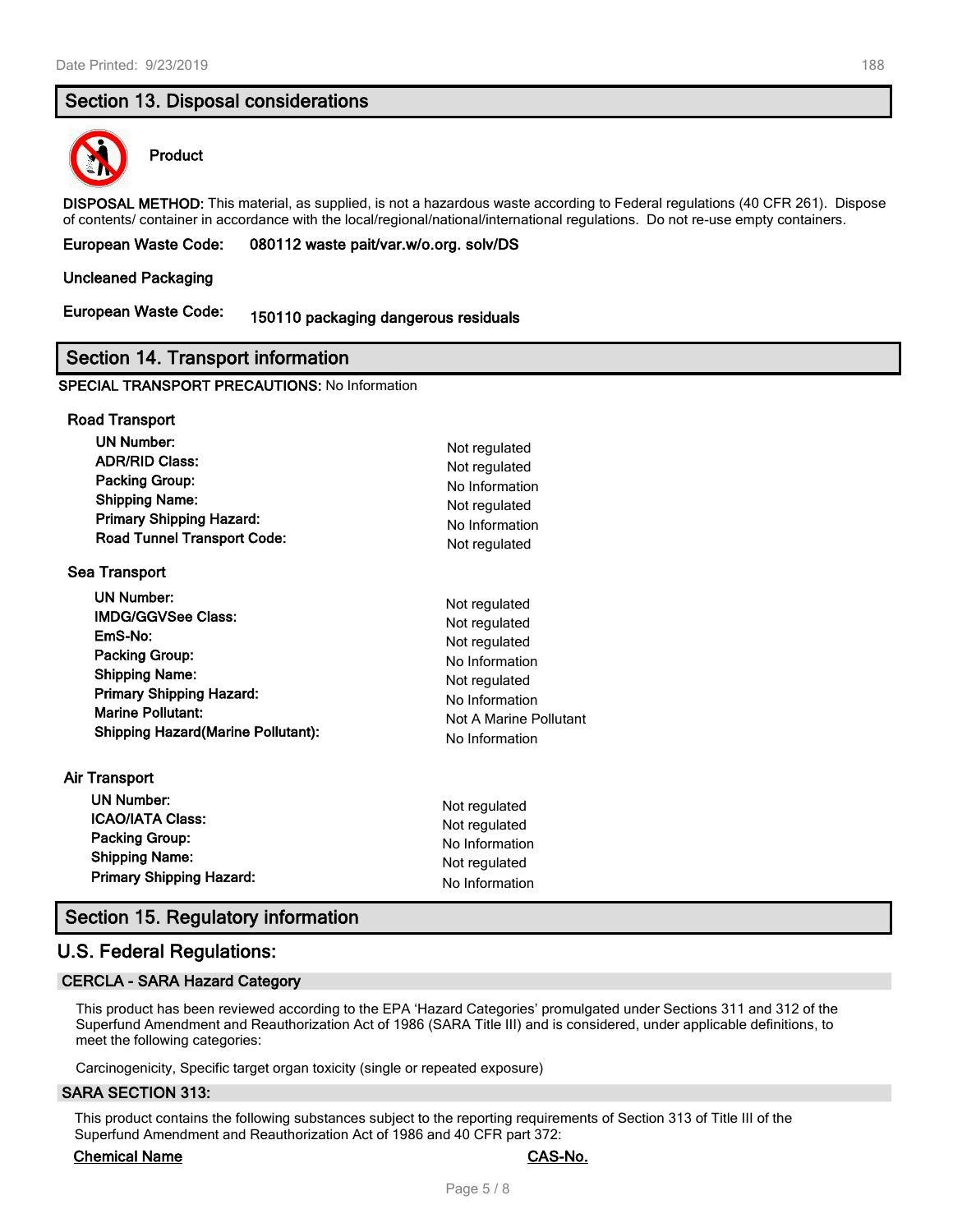| Methanol                          | 67-56-1    |
|-----------------------------------|------------|
| Ethoxylated Nonylphenol, Branched | 68412-54-4 |

#### **TOXIC SUBSTANCES CONTROL ACT:**

This product contains the following chemical substances subject to the reporting requirements of TSCA 12(B) if exported from the United States:

No TSCA components exist in this product.

#### **U.S. State Regulations: NEW JERSEY RIGHT-TO-KNOW:**

The following materials are non-hazardous, but are among the top five components in this product.

| <b>Chemical Name</b>              | CAS-No.    |
|-----------------------------------|------------|
| Water                             | 7732-18-5  |
| Acrylic polymer                   | 9003-01-4  |
| Calcined Aluminum Silicate Powder | 92704-41-1 |

#### **PENNSYLVANIA RIGHT-TO-KNOW**

The following non-hazardous ingredients are present in the product at greater than 3%.

| <b>Chemical Name</b>              | CAS-No.    |
|-----------------------------------|------------|
| Water                             | 7732-18-5  |
| Acrylic polymer                   | 9003-01-4  |
| Calcined Aluminum Silicate Powder | 92704-41-1 |

#### **CALIFORNIA PROPOSITION 65 CARCINOGENS**

Warning: The following ingredients present in the product are known to the state of California to cause Cancer:

| <b>Chemical Name</b>       | CAS-No.    |
|----------------------------|------------|
| Crystalline Silica, Quartz | 14808-60-7 |
| Carbon Black               | 1333-86-4  |

#### **CALIFORNIA PROPOSITION 65 REPRODUCTIVE TOXINS**

Warning: The following ingredients present in the product are known to the state of California to cause birth defects, or other reproductive hazards.

**Chemical Name CAS-No.** Methanol 67-56-1

#### **International Regulations: As follows -**

#### **CANADIAN WHMIS:**

This SDS has been prepared in compliance with Controlled Product Regulations except for the use of the 16 headings.

WHMIS Class: D1B, D2A, D2B

#### **Denmark**

**B-Value:** 0.000000

#### **France**

**Storage Conditions:** No Information

#### **Professional Illness Table:**

**CAS Number Chemical Name Professional Illness**

67-56-1 Methanol not available 14808-60-7 Crystalline Silica, Quartz not available not available 1333-86-4 Carbon Black 2008 Carbon Black not available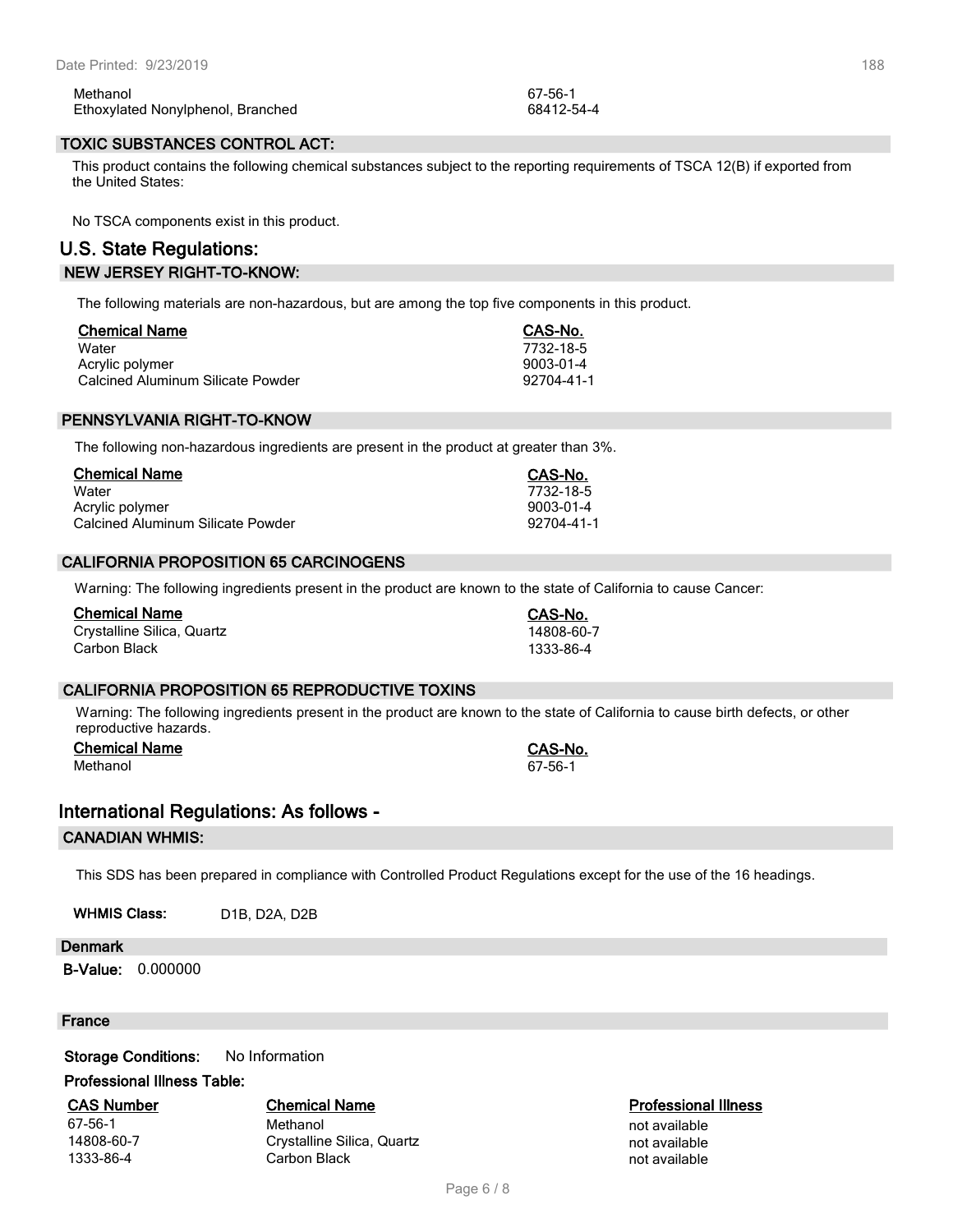| 1336-21-6                                                                         |                                                                                                                                               | Ammonium hydroxide | not available |  |  |  |
|-----------------------------------------------------------------------------------|-----------------------------------------------------------------------------------------------------------------------------------------------|--------------------|---------------|--|--|--|
| Germany                                                                           |                                                                                                                                               |                    |               |  |  |  |
| <b>VbF-Class:</b>                                                                 |                                                                                                                                               | No Information     |               |  |  |  |
| WGK-class:                                                                        | 3                                                                                                                                             |                    |               |  |  |  |
| Remarks:                                                                          | $WGK 0 = in general not a water pollutant$<br>WGK $1$ = weak water pollutant<br>WGK $2$ = water pollutant<br>$WGK$ 3 = severe water pollutant |                    |               |  |  |  |
| <b>Processing restrictions:*</b>                                                  |                                                                                                                                               |                    |               |  |  |  |
| <b>Incident Regulation:</b><br>No Information                                     |                                                                                                                                               |                    |               |  |  |  |
| Spain                                                                             |                                                                                                                                               |                    |               |  |  |  |
| <b>Storage Conditions:</b>                                                        |                                                                                                                                               | No Information     |               |  |  |  |
| <b>Switzerland</b>                                                                |                                                                                                                                               |                    |               |  |  |  |
| <b>VOC-Value:</b>                                                                 |                                                                                                                                               | 2.11               |               |  |  |  |
| <b>United Kingdom</b>                                                             |                                                                                                                                               |                    |               |  |  |  |
|                                                                                   | <b>Storage Conditions:</b><br>No Information                                                                                                  |                    |               |  |  |  |
| Section 16. Other information, including date of preparation of the last revision |                                                                                                                                               |                    |               |  |  |  |

| <b>Revision Date:</b><br>9/23/2019 |   |                                                                                                                                                                                                                                                                      |  | <b>Supercedes Date:</b> |   |                             |      |
|------------------------------------|---|----------------------------------------------------------------------------------------------------------------------------------------------------------------------------------------------------------------------------------------------------------------------|--|-------------------------|---|-----------------------------|------|
| Reason for revision:               |   | <b>Revision Description Changed</b><br><b>Product Composition Changed</b><br>Substance and/or Product Properties Changed in Section(s):<br>01 - Product Information<br>09 - Physical & Chemical Information<br>15 - Regulatory Information<br>16 - Other Information |  |                         |   |                             |      |
| Datasheet produced by:             |   | <b>Regulatory Department</b>                                                                                                                                                                                                                                         |  |                         |   |                             |      |
| <b>HMIS Ratings:</b>               |   |                                                                                                                                                                                                                                                                      |  |                         |   |                             |      |
| Health:                            | 2 | Flammability:                                                                                                                                                                                                                                                        |  | <b>Reactivity:</b>      | 0 | <b>Personal Protection:</b> | Χ    |
| <b>NFPA Ratings:</b>               |   |                                                                                                                                                                                                                                                                      |  |                         |   |                             |      |
| Health:                            |   | <b>Flammability:</b>                                                                                                                                                                                                                                                 |  | <b>Reactivity:</b>      | 0 | Hazards:                    | N.I. |

**Health:** 1 **Flammability:** 1 **Reactivity:** 0 **Hazards:** N.I.

# Volatile Organic Compounds, gr/ltr: 84 **Text for GHS Hazard Statements shown in Section 3 describing each ingredient:**

|                  | .                                        |
|------------------|------------------------------------------|
| H370             | Causes damage to organs.                 |
| H350             | May cause cancer.                        |
| H335             | May cause respiratory irritation.        |
| H314             | Causes severe skin burns and eye damage. |
| H302             | Harmful if swallowed.                    |
| H <sub>225</sub> | Highly flammable liquid and vapour.      |
|                  |                                          |

#### **Icons for GHS Pictograms shown in Section 3 describing each ingredient:**

**GHS02**